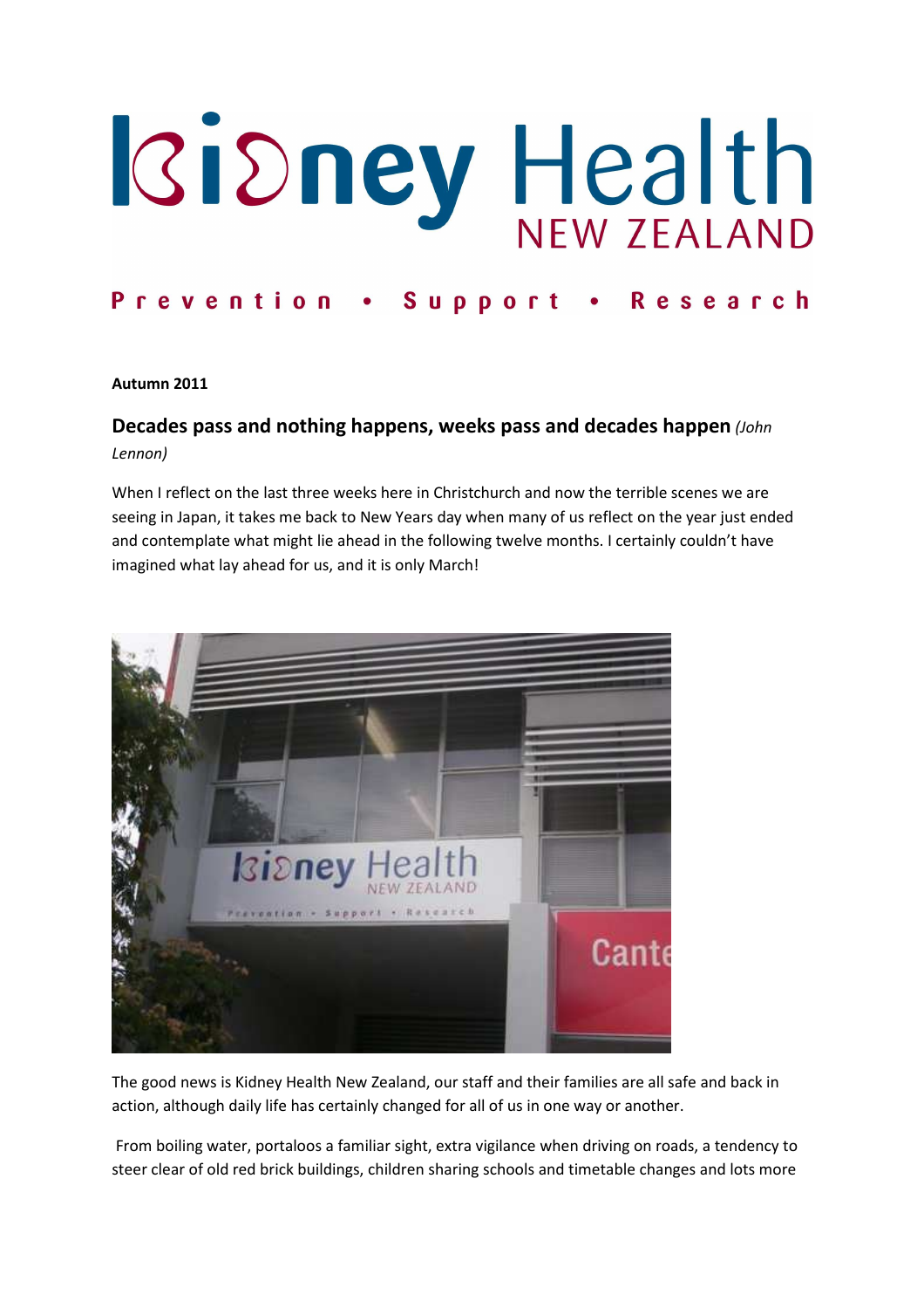besides. But none of this seems important when we consider those who have lost their loved ones, homes and livelihoods, we all feel extremely lucky to have such small inconveniences to complain about in comparison.

What stands out the most for me as we look to rebuilding our lives and city is the incredible kindness and generosity of people, both here in Christchurch, our country and around the world. Some of you may have read the many stories of bravery and selfless acts at the time of the earthquake as people worked to save those trapped, while many of us tried to get to our children to ensure they were safe, many walking miles just to get to them and to their homes.

The staff in the renal unit in Christchurch has all worked very hard to ensure their patients on dialysis are safe, many of them suffering significant damage to their own homes too. With 42 patients being sent to Waitemata, Auckland, Northland, Counties Manukau, Waikato and Taranaki renal units for treatment, as I write this some are now beginning to return home to Christchurch, while others remain in the North Island for the time being.

I have been hearing some wonderful stories from staff in the host units about the generosity of the communities toward the Christchurch patients; in Northland the bus drivers transporting the visitors to their dialysis arranged a tour of the region for them and even supplied lunch served by their wives. From what I have heard the patients were quite relieved to arrive in Northland and not find the place to be as antiquated as they imagined! In fact quite the opposite.

In Auckland, a friend of the Charge Nurse of the dialysis unit organised a clothing drive for the patients, many of whom had arrived with only the clothes they were wearing, the response was overwhelming, staff provided baking, companies donated items such as washing liquid for clothing and a pharmacy donated products which the staff made into gift packs for the visitors.

In another Auckland unit the local dialysis patients provided a trolley full of home cooked meals and baking, one patient bought in 15 pizzas for the patient's lunches. Staff and patients have taken the Christchurch patients out shopping and for a drive around to see some of the city sights.

Despite the extra workload for the staff in the host dialysis units, some staff have even offered to work extra shifts without pay because they just wanted to help where they could. I know there are many other stories like these, and it certainly makes me feel proud to be a part of such a wonderful renal community.

Kia Kaha Christchurch – We will rise to the challenges ahead and be stronger for it.

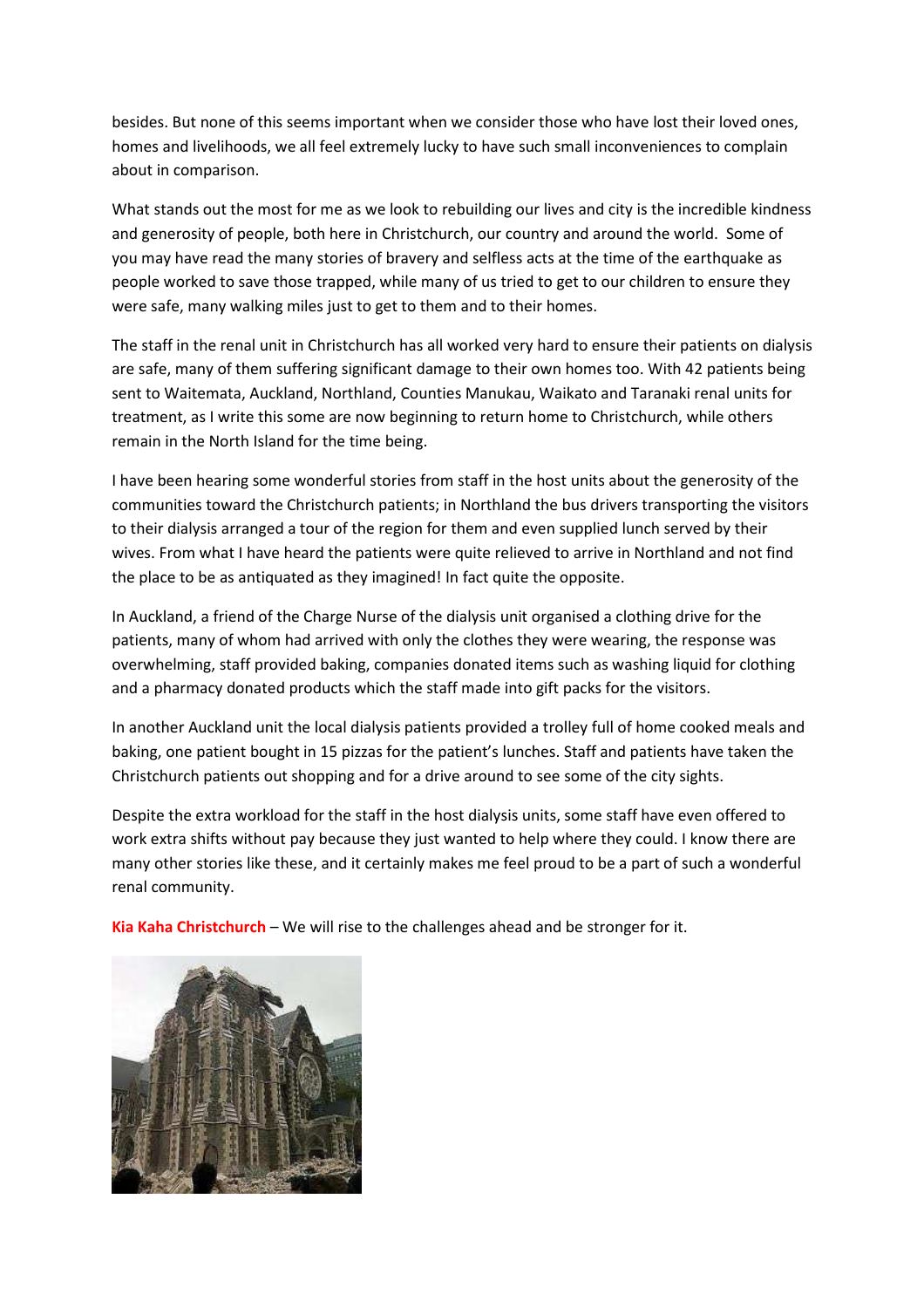### Kidney Health Week, incorporating National Drink Water Week and World Kidney Day 2011

Although the earthquake was forefront in everybody's mind, we decided it was important to continue, where we could, with plans already in place for the week in other parts of the country. I can't thank the renal unit staff from around the country enough for flying the flag in our absence.

Running from Monday  $7<sup>th</sup>$  through until Sunday 13<sup>th</sup> March 2011, this annual event provides an opportunity for us to raise awareness about kidney disease and its impact on New Zealanders. The theme for this year was Protect your kidneys, save your heart.

The week, which includes World Kidney Day, enables us to provide a visible opportunity to inform and educate health policy-makers, people who are at highest risk of CKD, and the general public that kidney disease is common, harmful and treatable.

This World Kidney Day focuses on the important link between Chronic Kidney Disease and Cardiovascular Disease and the fact that Chronic Kidney Disease is a major risk for Cardiovascular Disease.

There is also a strong emphasis on Diabetes, which is the leading cause of chronic kidney disease. Hypertension, obesity and smoking are also major causes of kidney damage. As we all know that lifestyle changes over the past decades have lead to an increase in diabetes and cardiovascular diseases. Too many people still ignore the conditions that have generated this potential epidemic of kidney disease.

Some of the activities included;

On Monday 7<sup>th</sup> March in Napier at the Ahuriri Community Health Centre, free kidney health checks were offered. Staff from the Hawkes Bay Renal Unit provided this service. Rachael Walker from the unit reported "It was a very positive day working in the community raising awareness of chronic kidney disease, we have definitely seen the need to have future days such as this and with extensive local advertising these could go a long way in screening and prevention of CKD."

On Tuesday 8<sup>th</sup> March in Northland the staff from Whangarei renal unit offered free kidney health checks to council staff and members of the general public at The Forum North, Whangarei, providing information and education around the prevention of kidney disease and identifying those at risk, they were kept very busy and referred several onto their GPs for follow up.



Kay McLaughlin, Jane Dellabarca, Kelvin Lynn at Parliament on World Kidney day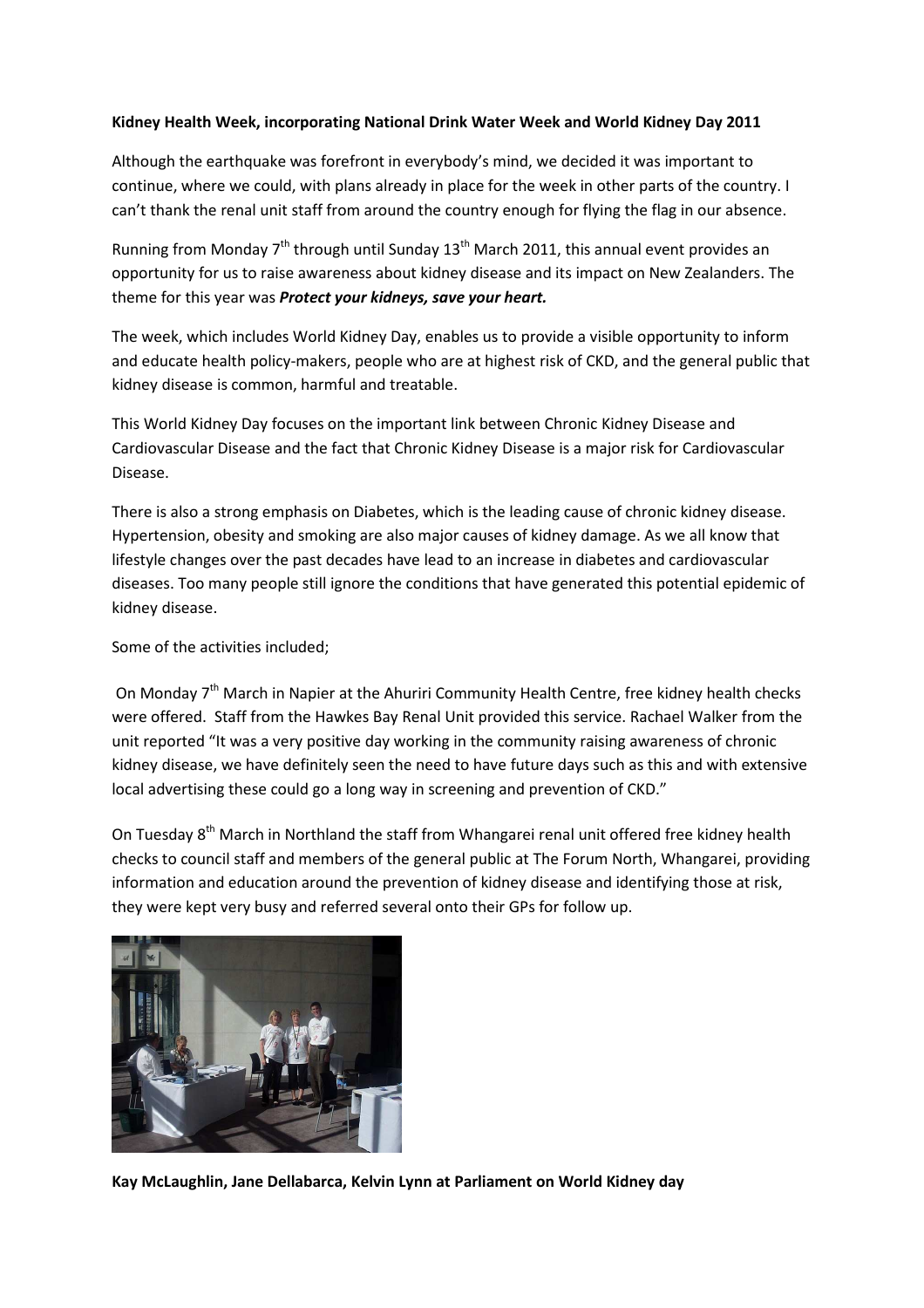The staff at Wellington renal unit who helped out in Parliament again this year, along with Kelvin Lynn, our medical director although it was much quieter than in previous years due to many of the MPs tied up with the work in Christchurch.

The Wellington staff also had a stand in the main entrance of the new hospital, offering free screening too, "we had a great morning, very, very busy, a fantastic response plus alarming results, we are going to keep GPs very busy for the future".



Alastair Macdonald (renal physican), Helen Hoffman (pre dialysis educator), Connie Van Bart (community dialysis nurse), Jude Kearns (anaemia nurse), Mena Tualima (patient) at their stand in Wellington Hospital on World Kidney Day.

World Kidney Day is also a good opportunity to remind governments that the chronic kidney disease weighs heavily on all countries' healthcare budgets and that it is crucial to take action to facilitate early detection and encourage healthy lifestyles.

The Waikato renal unit staff participated as a relay team in the annual Lake Taupo run on the 19<sup>th</sup> February. They will be wearing their very own "Stake in Kidneys" shirts.

At the Griffins sites in Auckland the Occupational Health Nurse there was amazed at the number of staff who told her they had a family member with either diabetes and/or renal failure, we are already making plans to offer further screening and education session for this group which has a large number of Maori and Pacific people employed.

Already I have had discussions with several renal nurses from renal units who have seen the value of these community screening initiatives and want to be more involved next year, so planning has commenced for 2012.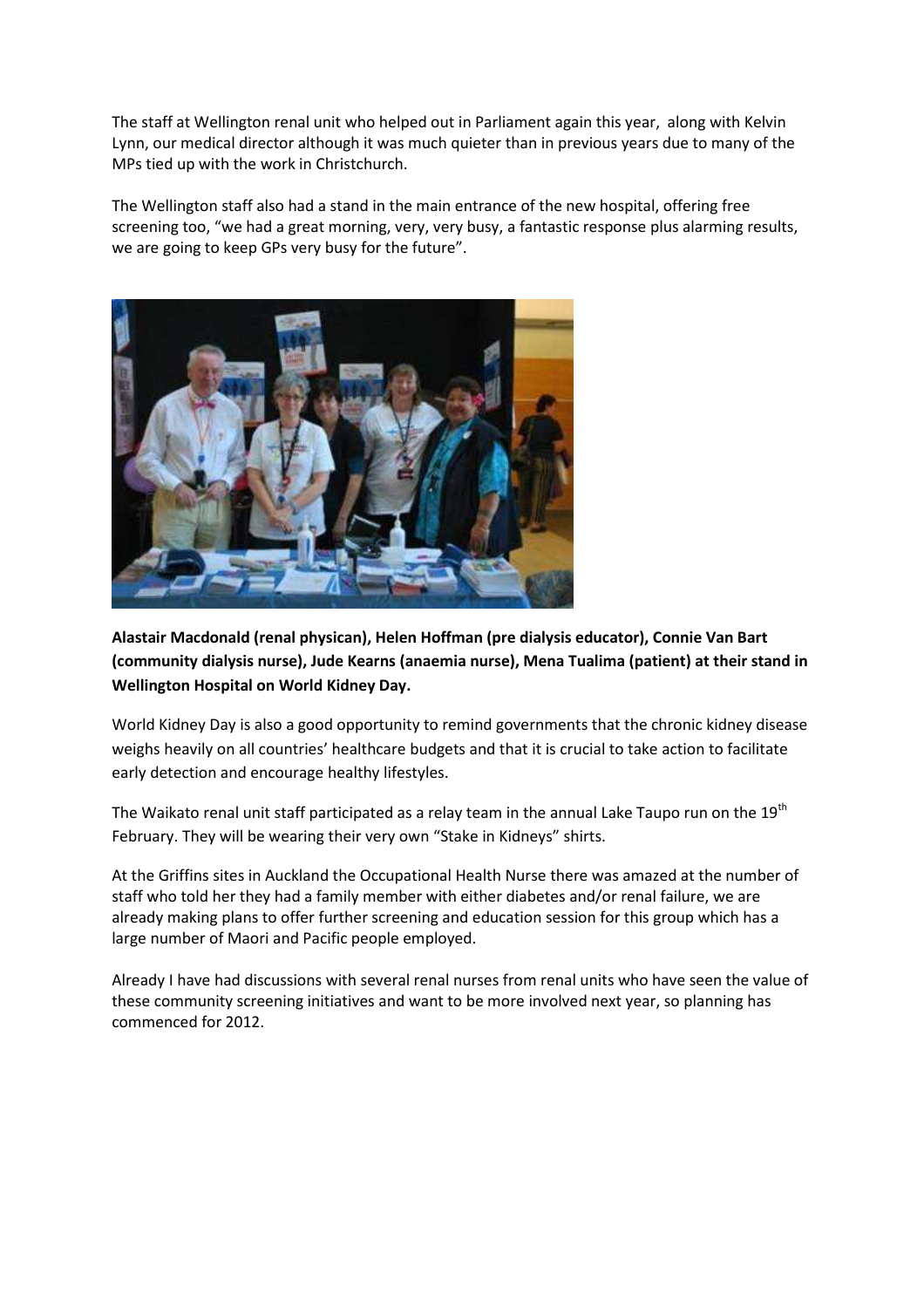# Love your Kidneys Protect your Heart

Facts about chronic kidney disease (CKD) and cardiovascular disease



Heart disease accounts for 30% of all deaths in New Zealand.

Death rates from heart disease for Maori and Pacific people are significantly higher than for the rest of the population.

Every 90 minutes a New Zealander dies from coronary heart disease (16 deaths a day).

Many of these deaths are premature and preventable.

Diabetes and hypertension, risk factors for cardiovascular disease, are also the commonest causes of complete kidney failure.

People with kidney failure have a 20-30 fold increase in cardiovascular disease compared to the rest of the population

Less severe, but silent, kidney disease also increases the risk of heart attack, hospitalisation and death.

Proteinuria (increased amounts of protein in the urine) is an important marker of CKD and associated with an increased risk of cardiovascular disease.

The more proteinuria the higher the risk of cardiovascular disease.

Early detection and treatment of CKD with drugs that lower blood pressure and reduce proteinuria can prevent or slow the progression of kidney disease and prevent cardiovascular disease.

Early kidney disease is silent. 80-90% of people with CKD are unaware of it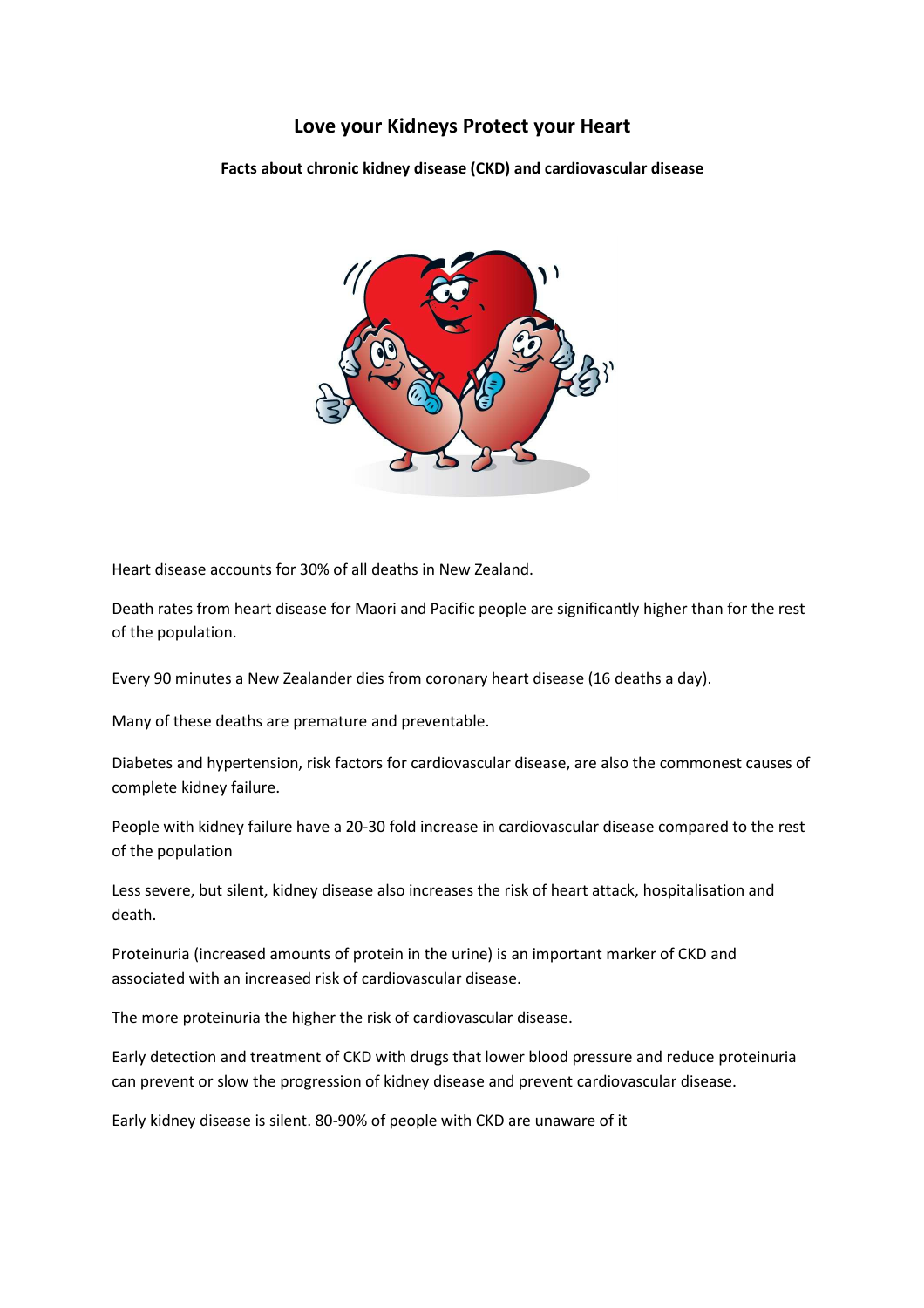### Medical Directors Report

### The Christchurch Earthquake(s) and people on dialysis

There was marvellous support from other renal units for the Christchurch dialysis patients and the local nephrology and dialysis staff. Forty-five haemodialysis patient were transferred to Auckland and Northland. The Christchurch staff is to be congratulated on their swift and efficient response to the needs of their patients.

### Meeting with the National Health Board 25 Nov 2011

KHNZ, together with Diabetes NZ, made a presentation to the NHB on the delivery of diabetes and kidney care. KHNZ's "take home" messages as to what the health system should do were:

- Early detection of CKD in primary care in high-risk groups, particularly in those with diabetes, affords the best opportunity for prevention of serious, expensive CKD
- Investment in kidney transplantation and home dialysis saves lives and money
- Good blood pressure management
- Better understanding of the epidemiology of CKD in NZ
- IT capability and capacity data capture, national minimum dataset
- Working with Primary Care in all its forms

### Regional workshops

The last workshop for 2010 was held in Porirua on a wet 6th November with a welcome from a local Kapa Haka group and entertainment from a talented young pianist whose father is on dialysis. About 40 people attended the meeting.

### Restructuring of the Ministry of Health

On 28 Feb 2011, the new Director-General of Health, Kevin Woods, announced significant changes in the structure of the Ministry with the creation of new business units. The implications of these changes for our relationship with the Ministry are not clear at present.

### Work with the Ministry of Health

On 29 November, a meeting of stakeholders was held in Auckland to explore the non-clinical support resources available for CKD patients. The results are being collated by Carmel, the project manager. A number of web-based patient resources for children and their parents are being developed with the help of Dr Tonya Kara from Starship Hospital.

KHNZ has not received a response from the Ministry to its request for support for a revision and reprint of the booklet given to all patients with advanced kidney failure – "Living with Kidney Failure".